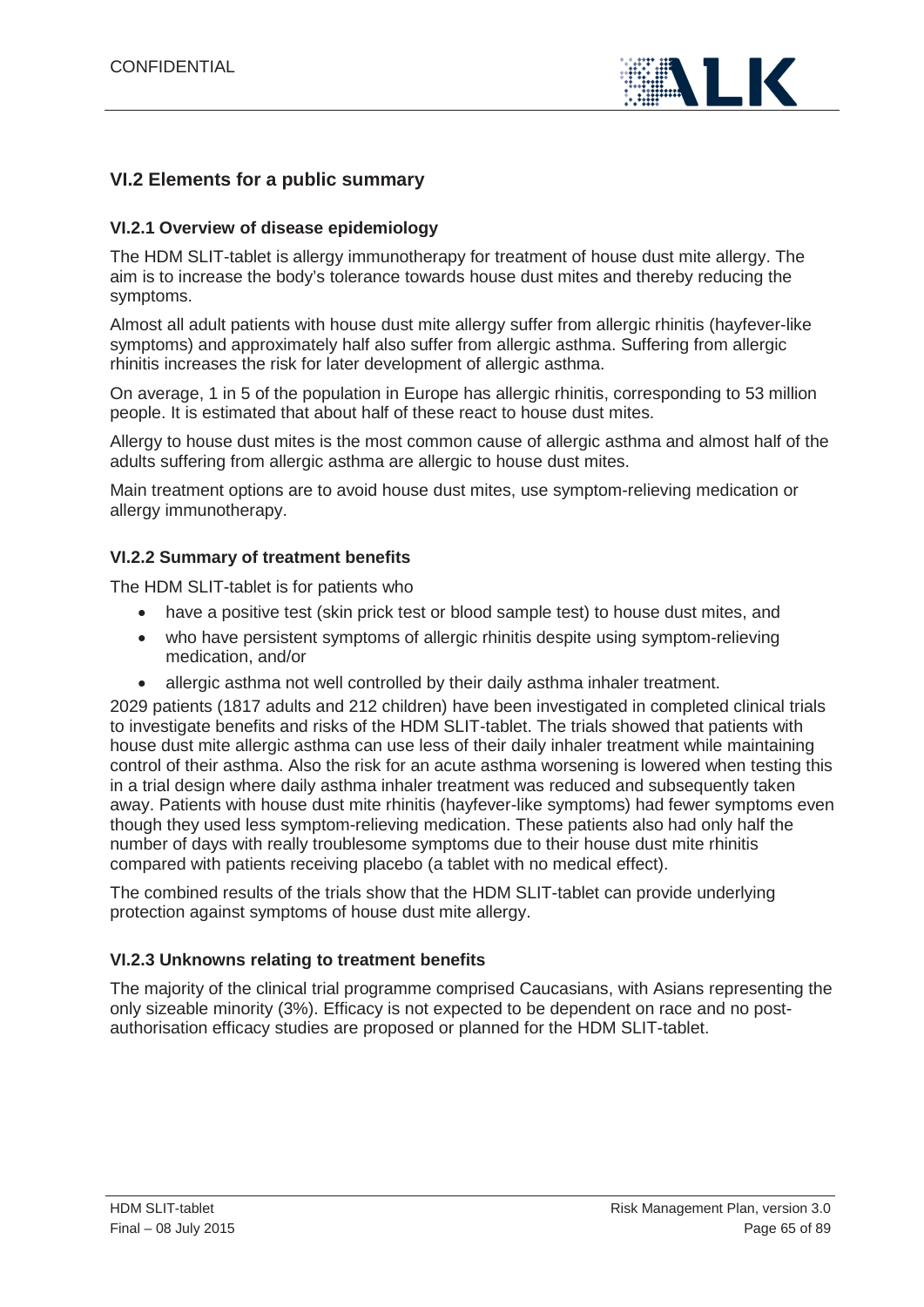

# **VI.2.4 Summary of safety concerns**

## **Important identified risks**

| <b>Risk</b>                                                                        | What is known                                                                                                                                                                                  | <b>Preventability</b>                                                                                                                                                                                                             |
|------------------------------------------------------------------------------------|------------------------------------------------------------------------------------------------------------------------------------------------------------------------------------------------|-----------------------------------------------------------------------------------------------------------------------------------------------------------------------------------------------------------------------------------|
| Acute worsening of asthma<br>symptoms<br>general.<br>also reported in the clinical | This is a known adverse effect of<br>allergy immunotherapy in<br>This type of adverse effect was                                                                                               | Patients at high risk of this<br>adverse effect should not start<br>treatment with the HDM SLIT-<br>tablet.                                                                                                                       |
|                                                                                    | investigations of the HDM SLIT-<br>tablet however only very few<br>were of severe intensity;<br>approximately 3 out of 1000<br>patients reported severe acute<br>worsening of asthma symptoms. | The treating physician should<br>keep the patient under careful<br>observation for at least 30<br>minutes after the patient takes<br>the first HDM SLIT-tablet so that<br>possible adverse effects can be<br>treated immediately. |
|                                                                                    |                                                                                                                                                                                                | The patient should be told to<br>contact a physician and stop<br>treatment in case of any severe<br>symptoms.                                                                                                                     |

#### **Important potential risks**

| <b>Risk</b>                                                                                                                                          | What is known (Including reason why it is<br>considered a potential risk)                                                                                                                                                                                                                                     |
|------------------------------------------------------------------------------------------------------------------------------------------------------|---------------------------------------------------------------------------------------------------------------------------------------------------------------------------------------------------------------------------------------------------------------------------------------------------------------|
| Serious allergic reactions in the throat                                                                                                             | This is a known potential adverse effect of allergy<br>immunotherapy to be placed under the tongue.                                                                                                                                                                                                           |
|                                                                                                                                                      | No reports of the type that affected the ability to<br>breathe were reported in the clinical investigations of<br>the HDM SLIT-tablet.                                                                                                                                                                        |
| Serious allergic reaction affecting other parts of the<br>body than the mouth and throat                                                             | This is a known adverse effect of allergy<br>immunotherapy in general. This type of adverse<br>effect has not been reported in the clinical<br>investigations of the HDM SLIT-tablet and is<br>therefore considered potential.                                                                                |
| Life-threatening allergic reaction (allergic shock)<br>affecting several parts of the body and that has an<br>effect on the patient's blood pressure | This is a known but very rare adverse effect of<br>allergy immunotherapy in general. This type of<br>adverse effect has not been reported in the clinical<br>investigations of the HDM SLIT-table and is<br>therefore considered potential.                                                                   |
| Eosinophilic esophagitis                                                                                                                             | Eosinophilic esophagitis has been associated with<br>the use of other allergy immunotherapy tablets to be<br>placed under the tongue. It is suspected but not yet<br>confirmed that this association may be a class<br>effect. EoE is thus considered an important potential<br>risk for the HDM SLIT-tablet. |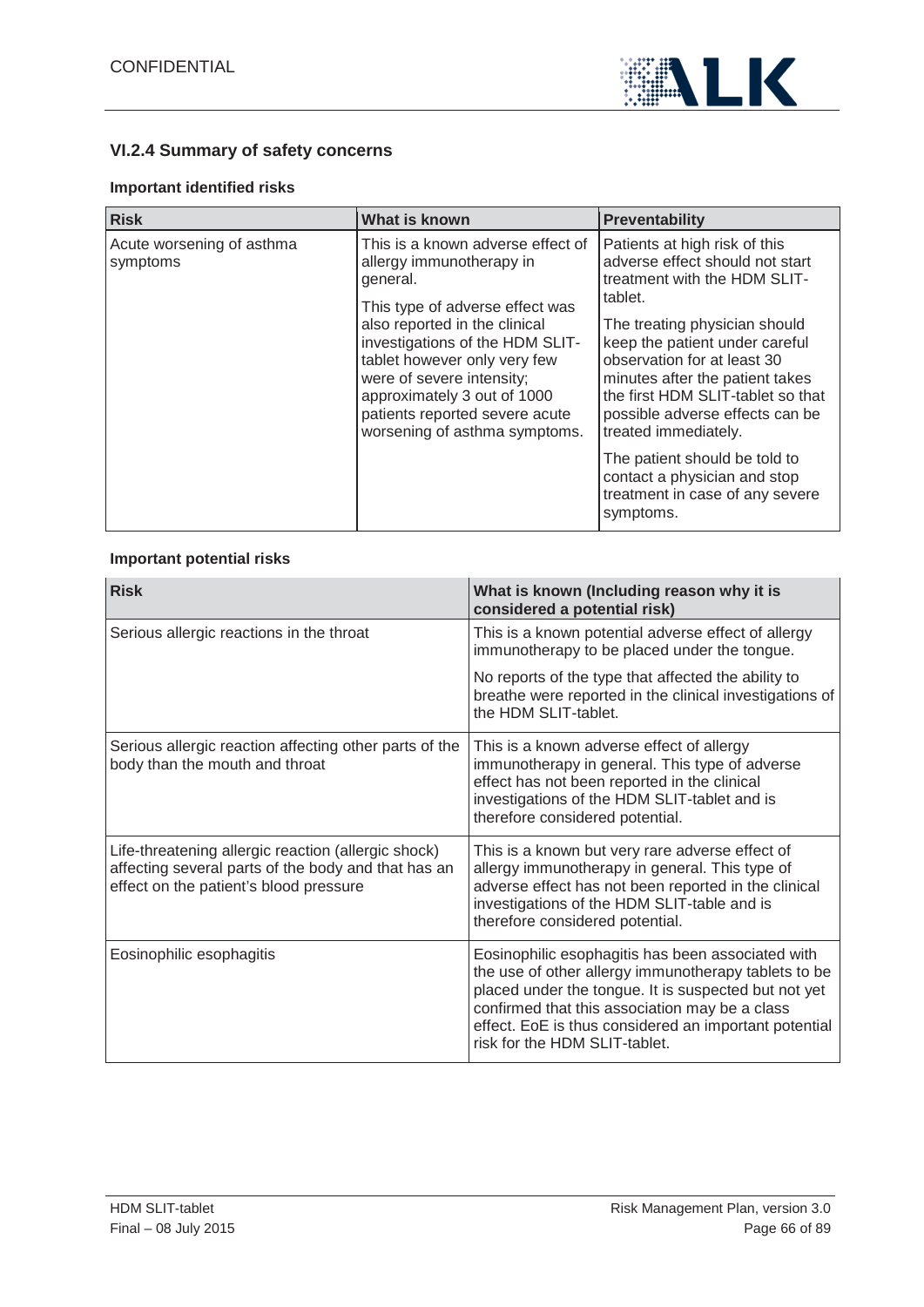

## **Missing information**

| <b>Risk</b>                         | What is known                                                                                                                                                                                                                                                                                                         |
|-------------------------------------|-----------------------------------------------------------------------------------------------------------------------------------------------------------------------------------------------------------------------------------------------------------------------------------------------------------------------|
| Children                            | Use of the HDM SLIT-tablet in children has not<br>been investigated sufficiently, so the HDM SLIT-<br>tablet is not intended for use in children.                                                                                                                                                                     |
|                                     | Use of the HDM SLIT-tablet in children is<br>considered missing information.                                                                                                                                                                                                                                          |
| Elderly                             | Use of the HDM SLIT-tablet in elderly has not been<br>investigated sufficiently, so the HDM SLIT-tablet is<br>not intended for use in elderly patients.                                                                                                                                                               |
|                                     | Use of the HDM SLIT-tablet in elderly is considered<br>missing information.                                                                                                                                                                                                                                           |
| Pregnant and breastfeeding women    | The use of the HDM SLIT-tablet in pregnant<br>women has not been investigated. Treatment with<br>the HDM SLIT-tablet should not be started in<br>pregnant women because some of the medication<br>that is used to treat potential serious allergic<br>adverse effects may be harmful in connection with<br>pregnancy. |
|                                     | If a patient becomes pregnant during treatment<br>with the HDM SLIT-tablet, the patient should<br>contact her physician who will decide if it is safe to<br>continue treatment.                                                                                                                                       |
| Race/ethnicity other than Caucasian | Patients with race/ethnicity other than Caucasian<br>have not been investigated sufficiently and are<br>considered missing information. Based on<br>available data, no safety issues are expected.                                                                                                                    |
| Patients with endocrine disorders   | Patients with endocrine disorders have not been<br>investigated sufficiently and are considered<br>missing information. Based on available data, no<br>safety issues are expected.                                                                                                                                    |
| Patients with cardiac diseases      | Patients with cardiac disease have not been<br>investigated sufficiently and are considered<br>missing information. Patients with cardiac disease<br>may potentially be at increased risk in case of a<br>serious allergic reaction.                                                                                  |
| Long term safety                    | Long term safety has not been investigated in<br>clinical trials and is considered missing information.<br>Based on available data, no safety issues are<br>expected.                                                                                                                                                 |